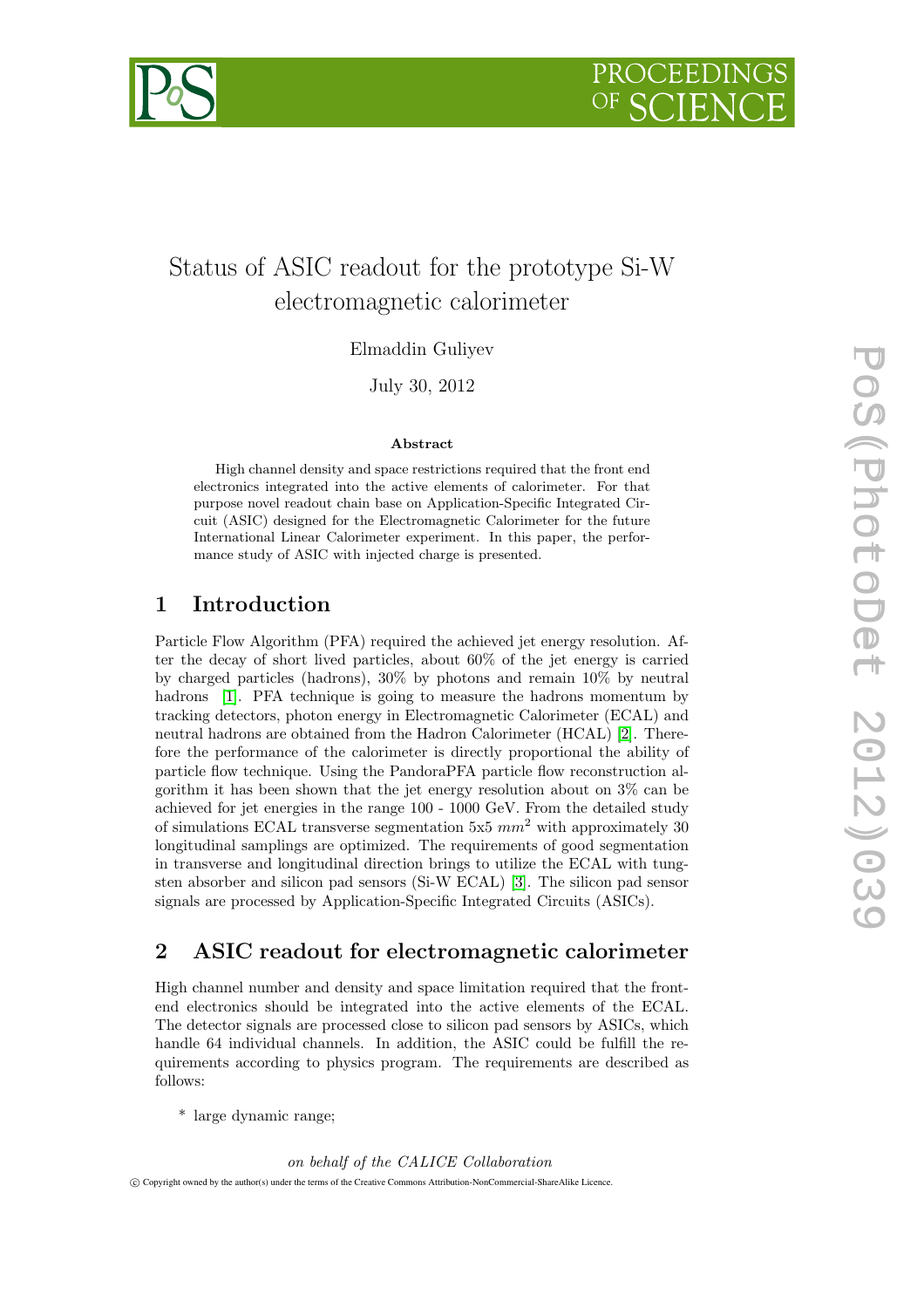<span id="page-1-0"></span>

Figure 1: Global overview of designed SKIROC chip .

- \* low noise;
- \* low power consumption;
- \* large number readout channels;
- \* small size;

The designed ASIC for read-out of Si-W calorimeter called SKIROC - Silicon Kalorimeter ReadOut Chip. The input charge from 0.5 MIP up to 2000 MIP (MIP-Minimal Ionizing Particles). The chip has been fabricated using a AMS  $0.35 \mu m$  SiGe technology [\[4\]](#page-4-0). Each channel is made of a variable-gain low-noise charge sensitive preamplifier adjusted by dual gain shaper - one with gain 1 and the other with a gain 10. The measured charge stored 15 switch capacity array (SCA) and can be digitized by 12-bit Wilkinson ADC.The schematic overview of the ASIC chip is presented in Figure [1.](#page-1-0)The digitized data will stored to 4 kB RAM [\[5\]](#page-4-1).

### 3 Si-W ECAL prototype tests

To test the performance of the front-end electronics base on SKIROC chip, a series of measurements within the Si-W ECAL protoype was performed. The test setup consisted of a single slab of very-front end electronic card (FEV8), four SKIROC chip, silicon pad sensor  $(5x5 \, mm^2)$ , detector interface (DIF). In addition, the setup has adjusted link data agregator (LDA) and clock card creator (CCC). The block diagram of experimental setup presented in Figure [2.](#page-2-0)

The silicon pad sensors glued bottom side of FEV8 and four SKIROC chip top side. For the debug of chip status the converter board placed between FEV8 and DIF. From the figure one can see the test input of external signal via lemo connector is also adjusted on the converter board. The DIF itself connected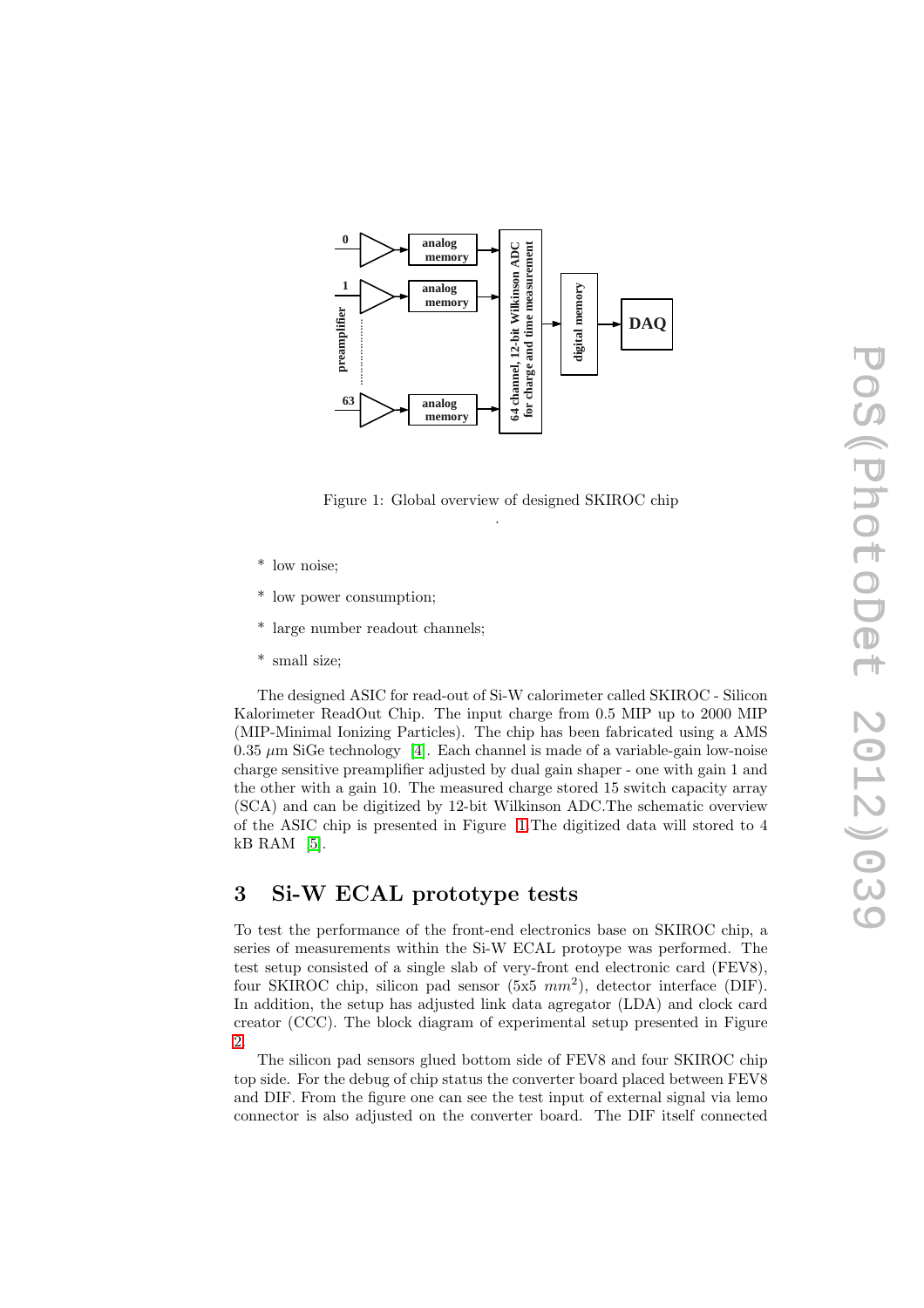<span id="page-2-0"></span>

Figure 2: Block-diagram of experimental setup for performance measurements.

to link data aggregator (LDA) via using high definition multimedia interface (HDMI) cable. LDA will help to accumulate the data from several DIFs (in our case one DIF connected). In addition, the LDA will share the programming functionality in many other ASICs. For the acquisition of collected data the LDA output coupled directly to data creator card (CCC).

#### 3.1 Study with injected charge

The performance of preamplifier and digitization of SKIROC chip is investigated injecting a charge from the pulse generator. The injected charge has a rectangular shape with  $1\mu s$  length and 50 Hz rate. Injected charge pre-amplified and shaped inside the chip. To save the amplitude of this signal track and hold switch is going to do it. Figure [3](#page-3-0) describe the analog output of pre-amplified and shpaed signal, input signal and hold position where the falling edge holds the amplitude. While performing of a scan of hold position for fixed level of injected signal one can reconstruct the shape of signal output of analog memory of SKIROC chip.

When the position of hold signal is adjusted to baseline level of the preamplified and shaped signal, the data acquisition started to digitize the noise level. From that point we can study the noise level of preamplifier/shaper. The noise level for all four chip is measured around 5-7 ADC Count. There is one issue is also, minimization of cross-talk between the channels. The noise correlation between the channels is shown in Figure [4.](#page-3-1) The correllation factor between the neighboring channels is less than 20

After the performing the study of noise level, test for linearity between injected charge and digitized value is performed. The gain set to 3.2 pF for feedback capacitance for shaper. The position of falling edge of hold signal optimized 220 ns. From the Figure [5](#page-4-2) we can see linear behaviour for between digitized and injected charge values.

After the performing of digitazition, the gain of shaper started to study. As mentioned the gain of preamplifier/shaper is determined from the feedback capacitance. For that performing study the trigger threshold and hold position fixed (the both parameters same as previous tests) and gain varied. From the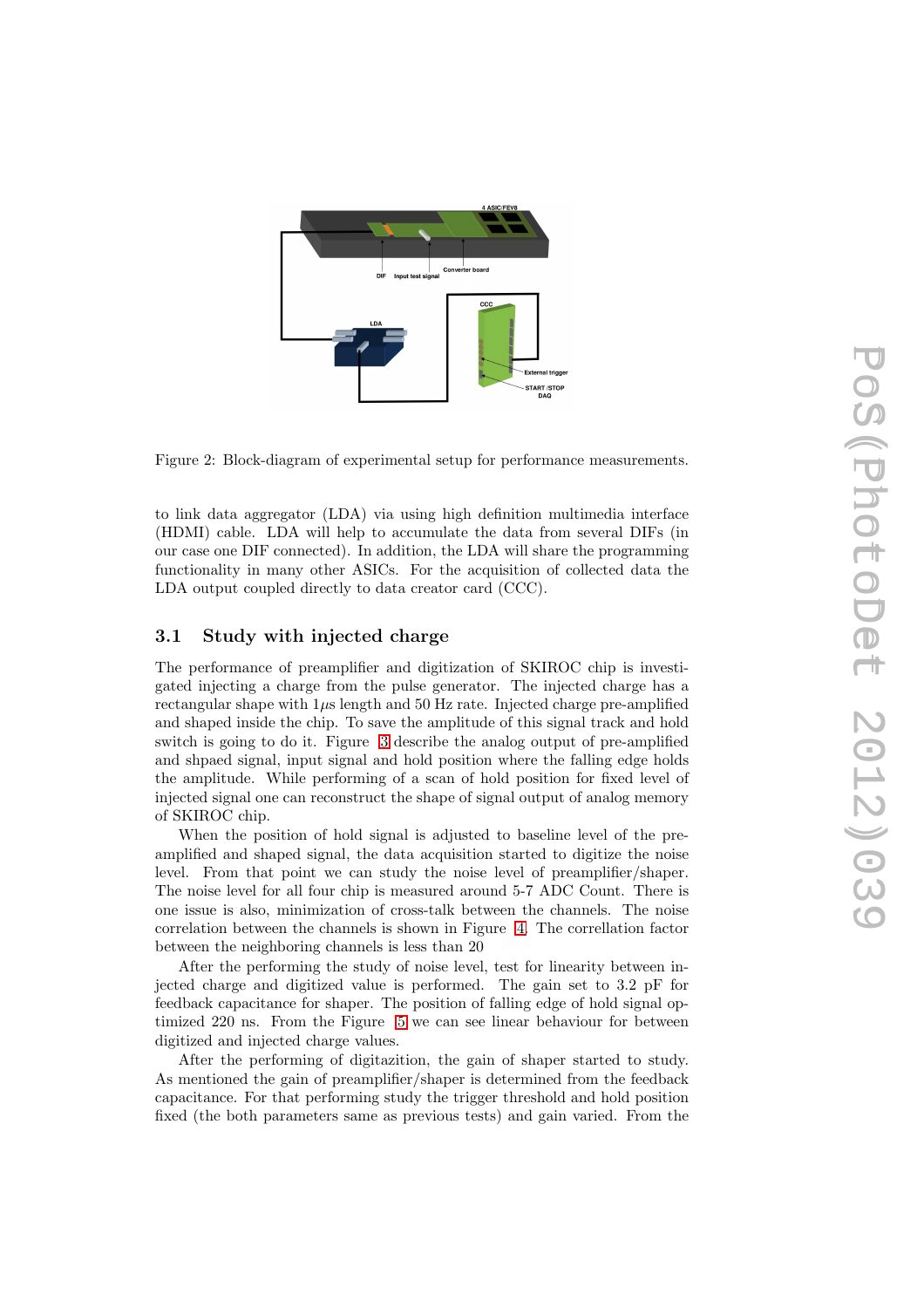<span id="page-3-0"></span>

<span id="page-3-1"></span>Figure 3: The output signal from the analog memory of SKIROC (red), hold signal (blue) and injected impuls (green).



Figure 4: Correlation between neighboring channels.

Figure [6](#page-4-3) we can see the output signal level from the chip is linear for different gain value.

#### 4 Conclusion

The feasibility of the ASIC readout has been demonstrated using a Si-W ECAL protoype. Using the rectangular pulse generator the prototype ASIC-SKIROC chip tested. The performed test to show that we can use the Si-W ECAL protoype with ASIC readout in test beam.

#### References

[1] M. A. Thomson, Particle Flow Calorimetry and the PandoraPFA Algorithm, Nucl. Instrum. Methods, A611 (2009) 2540, arXiv:0907.3577